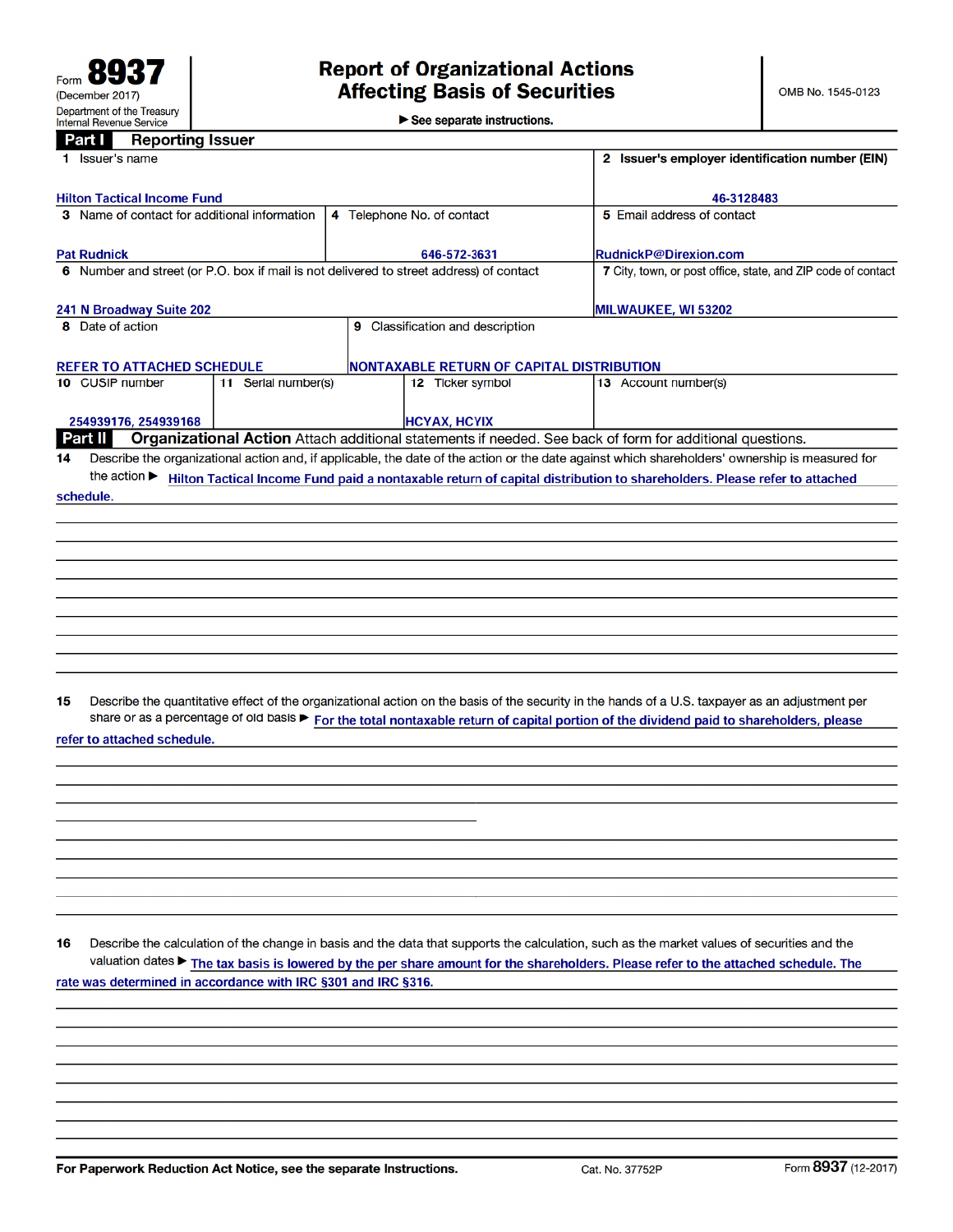|    | <b>Organizational Action (continued)</b><br><b>Part II</b>                                                                                                                                                     |
|----|----------------------------------------------------------------------------------------------------------------------------------------------------------------------------------------------------------------|
| 17 | List the applicable Internal Revenue Code section(s) and subsection(s) upon which the tax treatment is based $\blacktriangleright$<br><b>IRC §301, §316</b>                                                    |
|    |                                                                                                                                                                                                                |
|    |                                                                                                                                                                                                                |
|    |                                                                                                                                                                                                                |
|    |                                                                                                                                                                                                                |
|    |                                                                                                                                                                                                                |
|    |                                                                                                                                                                                                                |
|    |                                                                                                                                                                                                                |
|    |                                                                                                                                                                                                                |
|    |                                                                                                                                                                                                                |
|    |                                                                                                                                                                                                                |
|    |                                                                                                                                                                                                                |
|    |                                                                                                                                                                                                                |
|    |                                                                                                                                                                                                                |
|    |                                                                                                                                                                                                                |
|    | Can any resulting loss be recognized? ► No loss can be recognized on the distributions paid to the shareholders. Please refer to the                                                                           |
|    | attached schedule.                                                                                                                                                                                             |
|    |                                                                                                                                                                                                                |
|    |                                                                                                                                                                                                                |
|    |                                                                                                                                                                                                                |
|    |                                                                                                                                                                                                                |
|    |                                                                                                                                                                                                                |
|    |                                                                                                                                                                                                                |
|    |                                                                                                                                                                                                                |
|    |                                                                                                                                                                                                                |
|    |                                                                                                                                                                                                                |
|    |                                                                                                                                                                                                                |
|    |                                                                                                                                                                                                                |
|    |                                                                                                                                                                                                                |
|    |                                                                                                                                                                                                                |
|    | Provide any other information necessary to implement the adjustment, such as the reportable tax year ▶ The information provided above<br>will be provided on the shareholders' 2021 1099-DIV statement, Box 3. |
|    |                                                                                                                                                                                                                |
|    |                                                                                                                                                                                                                |
|    |                                                                                                                                                                                                                |
|    |                                                                                                                                                                                                                |
|    |                                                                                                                                                                                                                |
|    |                                                                                                                                                                                                                |
|    |                                                                                                                                                                                                                |
|    |                                                                                                                                                                                                                |
|    |                                                                                                                                                                                                                |
|    |                                                                                                                                                                                                                |
|    |                                                                                                                                                                                                                |
|    |                                                                                                                                                                                                                |
|    |                                                                                                                                                                                                                |

| <b>Sign</b><br><b>Here</b>                                                                                                        |  | Signature $\blacktriangleright$<br>Print your name $\blacktriangleright$ | Date $\blacktriangleright$<br>Title $\blacktriangleright$ |           |                                                 |  |  |  |
|-----------------------------------------------------------------------------------------------------------------------------------|--|--------------------------------------------------------------------------|-----------------------------------------------------------|-----------|-------------------------------------------------|--|--|--|
| <b>Paid</b><br><b>Preparer</b>                                                                                                    |  | Print/Type preparer's name                                               | Preparer's signature                                      | Date      | <b>PTIN</b><br>Check $\Box$ if<br>self-employed |  |  |  |
| <b>Use Only</b>                                                                                                                   |  | Firm's name                                                              |                                                           |           | Firm's EIN ▶                                    |  |  |  |
|                                                                                                                                   |  | Firm's address ▶                                                         |                                                           | Phone no. |                                                 |  |  |  |
| Send Form 8937 (including accompanying statements) to: Department of the Treasury, Internal Revenue Service, Ogden, UT 84201-0054 |  |                                                                          |                                                           |           |                                                 |  |  |  |